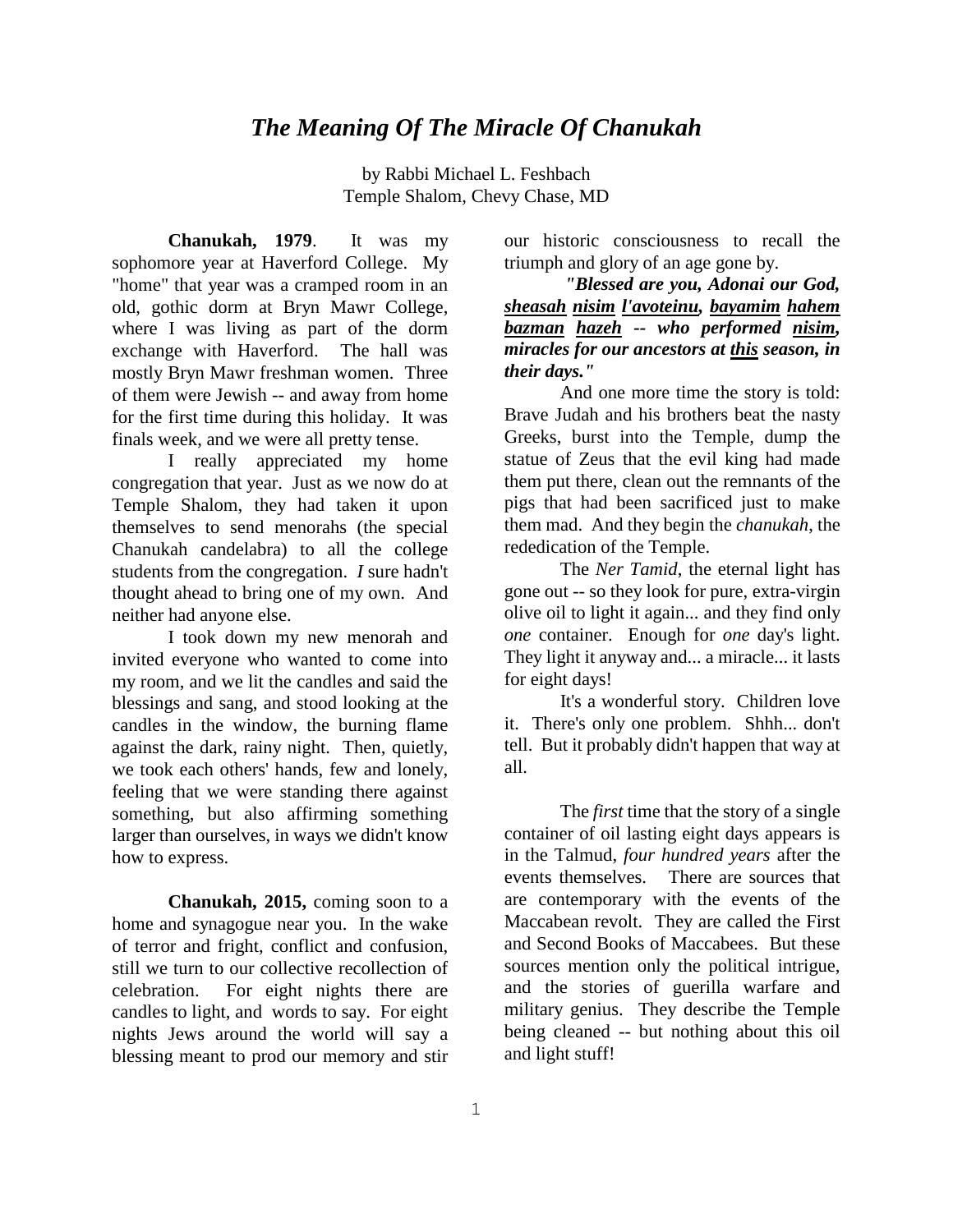And yet, every Chanukah we thank God for the miracle of the season. Are we merely kidding ourselves? Did we just invent the miracle story later? What *was* the miracle that took place "in their days," so long ago? **The miracle was this: they survived. Survived for us to be able to call them "our ancestors."**

*This is a miracle, you ask?* The parting of the Red Sea -- now *that* was a miracle! The sun standing still in the sky? That's the stuff that miracles are made of. But *survival*? That's the most basic human instinct. Granted, Jews have survived for a long time. It *is* a great accomplishment. But we have had *many* trying times in our history. Why single out this one, and call it a miracle?

It's not just that we survived a crisis. That could have been by chance. But it was more than that. Think about it! Of all the ancient peoples that confronted Greek civilization... so many, so many...we alone lived to tell the tale. We are the only ones! The Edomites, gone; the Phoenicians, history; the ancient Egyptians, a pale memory in the sand dunes of a new nation.

**In that far distant time, not just a chance survival took place. At this season so long ago, our Jewish ancestors developed a** *strategy* **for survival that worked and continued to work throughout our history. And that strategy remains relevant -- even urgent -- today.**

Once upon a time, Greek culture was the rule and the rage in the entire known world. It was sophisticated. It was attractive. It had the best in arts and information programming, it excelled in theater and in music. And of course, it had an absolute monopoly on professional sports. They had Olympics. There were travel and trade opportunities. Big business flourished. There was even an air of cosmopolitan tolerance, to an extent. And to go anywhere that was "in," to do anything or be all that you could be... all that was required... was one simple ticket: the Greek language. Assuming you had enough drachmas to afford it all.

And in world that was actually willing to accept them, many Jews started saying to themselves: "Well, we're not really all *that* different. It's true, we circumcise our baby boys, so the Greeks think that we look funny when we play nude in their athletic games. But we don't really need that ceremony, do we? And besides, we've heard that there are doctors down in Jaffa who can *undo* or reverse our own circumcisions. We're not quite sure how its done, but it might be worth it if it made us fit in better.

"Oh, yeah, and one other thing: we believe in one God, and they believe in many. But they have a chief god, don't they, called Zeus? Well, we could sort of, like, pray to one god at a *time* couldn't we? Anyway, we want tickets to their games, and good seats, and they pray in their way before the game starts, so we'll just have to join in. We wouldn't want to be rude, would we?"

At first, the pro-Greek sentiment among us was overwhelming, especially among the more secular, urban Jewish aristocracy. They taught their children Greek earlier than Hebrew... and they build a gymnasium in Jerusalem -- a place of sport and study and service that was much less innocuous that a YM*C*A -- for in Greek culture the gymnasium really did have religious overtones. It really was the G.C.C.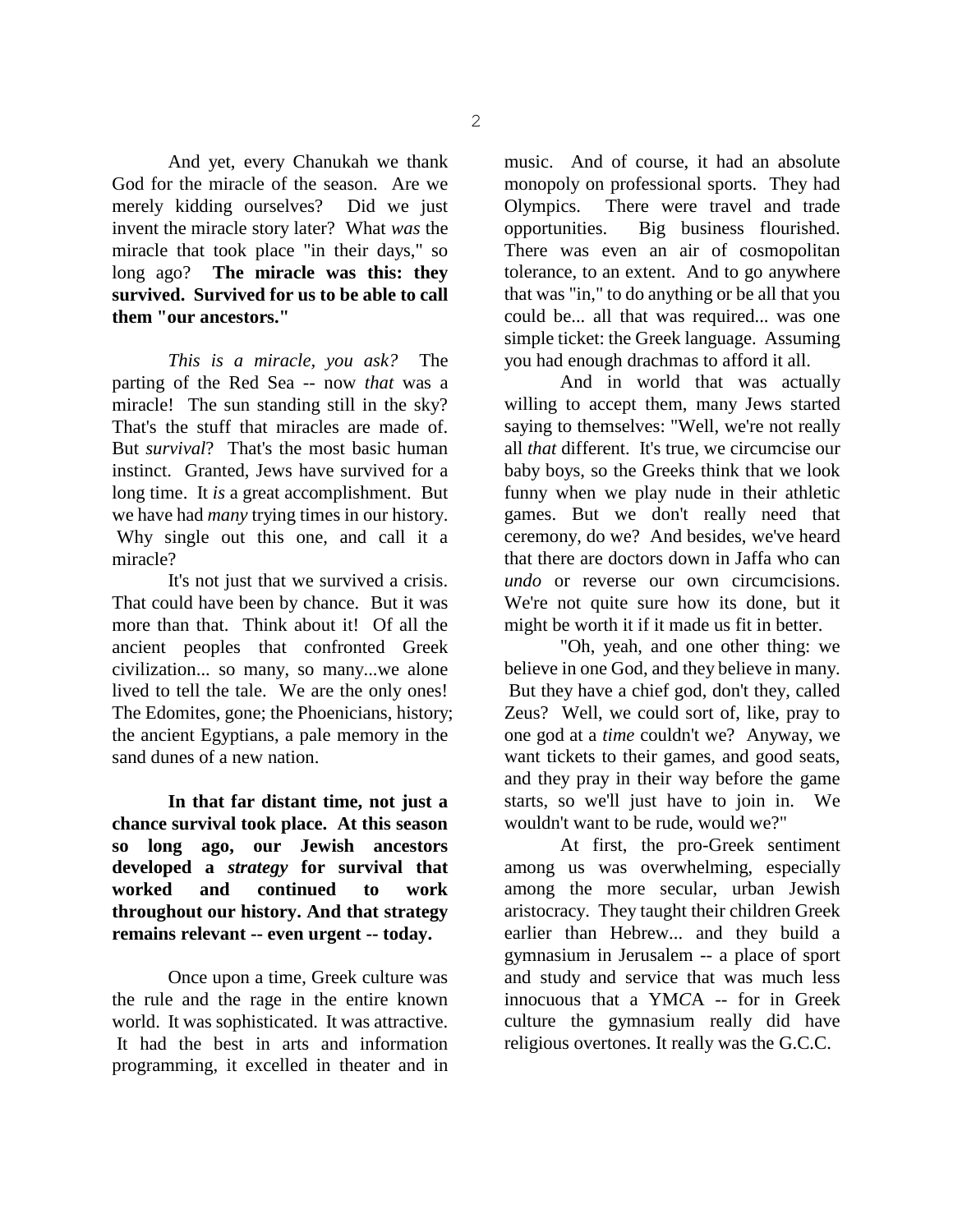Their zeal for Greek culture continued... until they met protests from more traditionally minded religious Jews. So the assimilators turned to Damascus, to the governors nominally ruling their land at the time. They invited the Syrian Greeks in to Jerusalem to help them put down the protests of their fellow Jews. But the Syrian-Greeks, under King Antiochus Epiphanes IV, went even *further* than the pro-Greek Jews wanted them to go. For Antiochus officially *outlawed* Judaism, and put up statues to both Zeus and himself in the Temple.

With the Temple defiled, loyal Jews would not go there even had they been allowed to do so. With actual idols staring them in the face, the Temple was effectively closed down. Holiday after holiday went unobserved. Especially painful to miss, for the farmers in the countryside, was Sukkot. If you were an ancient Israelite farmer, Sukkot was a big deal holiday. It was the eight-day celebration of the harvest, not only in private huts but also at the Temple, and at that time the sacrifices and thanks that we offered to God for last years' harvest... were thought to be the only thing that would guarantee God's good graces... for a bountiful harvest the following year. To miss Sukkot was an affront to God *and an agricultural gamble.*

The revolt began not in the city, but in the country, in the small village of Modi'in. Here begins the story of the Maccabees, of Mattathias, who in anger slays a Jew he sees bowing down to an idol; of his sons, including Judah, who organizes the people into an army and leads them to recapture the Temple. And the first thing these farmer-soldiers from Modi'in did... when they recaptured the Temple and had straightened up a bit... *the very first thing*... was to celebrate Sukkot. Even though they were a few months late. It was the Hebrew month of Kislev, not Tishrei... it was December, not October. But there they were, in the Temple, and they were farmers... so they celebrated Sukkot. And Sukkot... *is an eight-day long holiday.*

There were more battles, and Judah died. His brothers, one by one, led and ruled in his place, and eventually the Maccabees secured a measure of independence and a moment of peace, and they made themselves into kings. They had overcome the tyranny of Greek rule.

But the story goes on, and the next step is vital -- as important a part in the survival of Judaism as was the military victory. For at that time, secure in their independence, Jews began imitating the Greeks *again*. And this time, *the imitation did not threaten, but rather ensured our survival.*

The Maccabees themselves soon took on Greek style names. And in the years following their victory, when they *were* able to celebrate Sukkot on the *right* date... they had *another* eight-day holiday in Kislev, in December... to celebrate the anniversary of their victory. The very notion of celebrating a military victory as a religious holiday was a *Greek* idea: what Jew had ever heard of having a holiday that wasn't commanded in the Torah? At a deeper level, ideas of Greek origin crept into our thinking -- ideas like life after death and the notion of a "soul." These ideas later became central to our tradition.

If the Maccabees themselves, the leaders in the war against oppression, stalwarts in the fight for Judaism... if they themselves so soon succumbed to Greek styles and influence... how were they any different from the assimilationists that had come before them?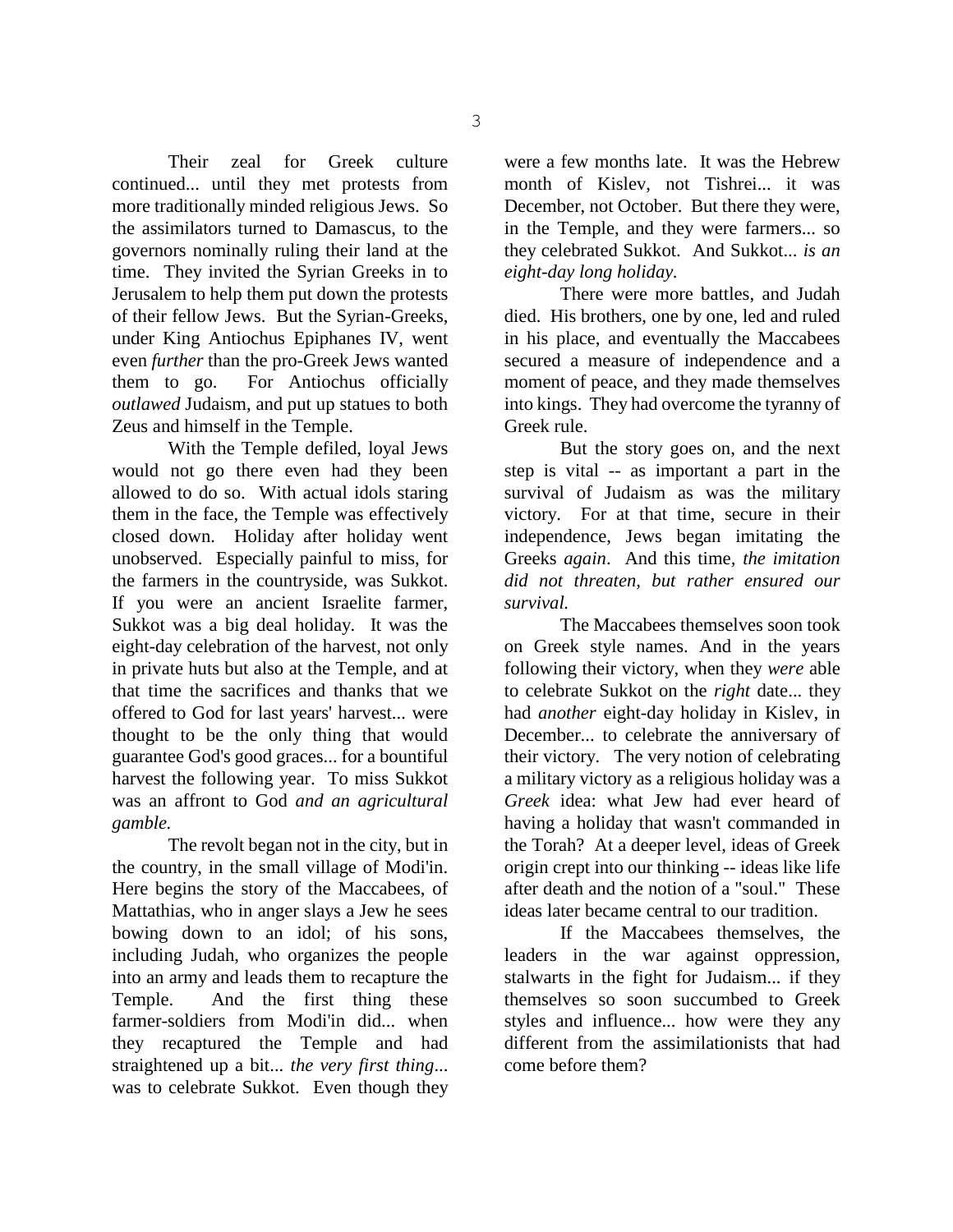**The difference was this. The Maccabees, although eventually open to the world around them, were Jews first. And by being Jews who were** *selective* **in their openness they** *guaranteed* **rather than threatened Jewish survival.** Their predecessors would have taken *anything*, would have substituted Zeus for God and trophies for circumcision, the ancient mark of the covenant of our people. In the end they would been as the Amorites and the Edomites, as every other ancient people who, in swallowing Greek culture whole wound up digesting themselves. With total assimilation, we would have vanished as a separate people.

But we would have equally well been a footnote of history had our answer to the ancient Greeks been one of total isolation. For Greek culture had appeal -- and that appeal *had* to be addressed if Judaism was to remain vibrant and relevant. The Egyptian culture cut itself off from Greek thought, remained totally purist... and perished when all of its young people flocked to mystery cults and eventually abandoned the teachings of their ancestors all at once.

**Twin perils loomed:** *assimilation on the one hand*, the pursuit of every fleeting fad and fashion until any rooted sense of who you are is gone. *Isolation on the other hand*, a rigidity and resistance to change that cannot be maintained indefinitely. The Maccabees hewed a path on the narrow road of survival, with oblivion being the abyss that lay on either side.

**This has become our Jewish model for survival: maintaining our identity, but not closing ourselves off from the outside world.** Just as the Maccabees did not worship Greek gods yet were open to Greek culture, so this balance has been the secret of our survival in all of the different places where we have lived.

**Chanukah is a holiday about Jewish survival,** and about the miracle that that survival represents. It is a holiday whose very message cries out that it is **okay** to be different, to be proud of being different - even as we admire and learn from our neighbors.

But now even our own holiday, our own celebration of survival and distinction is being threatened with mixture and dilution as once again we see and feel the powerful pull of an attractive majority culture.

The best example of a stirring together of different symbols until each and every one of them is emptied of its context and its content, came one year in the Taylor Gift Catalog. "To welcome both holidays," the ad said, "what could be more perfect? Musical Santa plays Hava Nagilah!"

Please! Is *nothing* sacred? Christmas trees themselves are beautiful! I even go out of my way to admire them... on the *private property* of my Christian neighbors.

We do borrow from the world around us. Chanukah itself has become a gift-giving holiday only under the influence of Christmas. We borrow, but we cannot completely blend, if we claim to be celebrating the *message* and *meaning* as well as the trimming and trappings of the Festival of Lights. We can most aptly celebrate Chanukah -- by continuing to be different, *by observing our distinct customs.* By being an articulate, comfortable, confident minority, we testify to the true message of *our* holiday of this season, the message of religious freedom.

The celebration thus contains the fulfillment of its own purpose: Chanukah is the story of how we stayed Jewish. We live it anew whenever, during Chanukah, we celebrate the holiday as Jews.